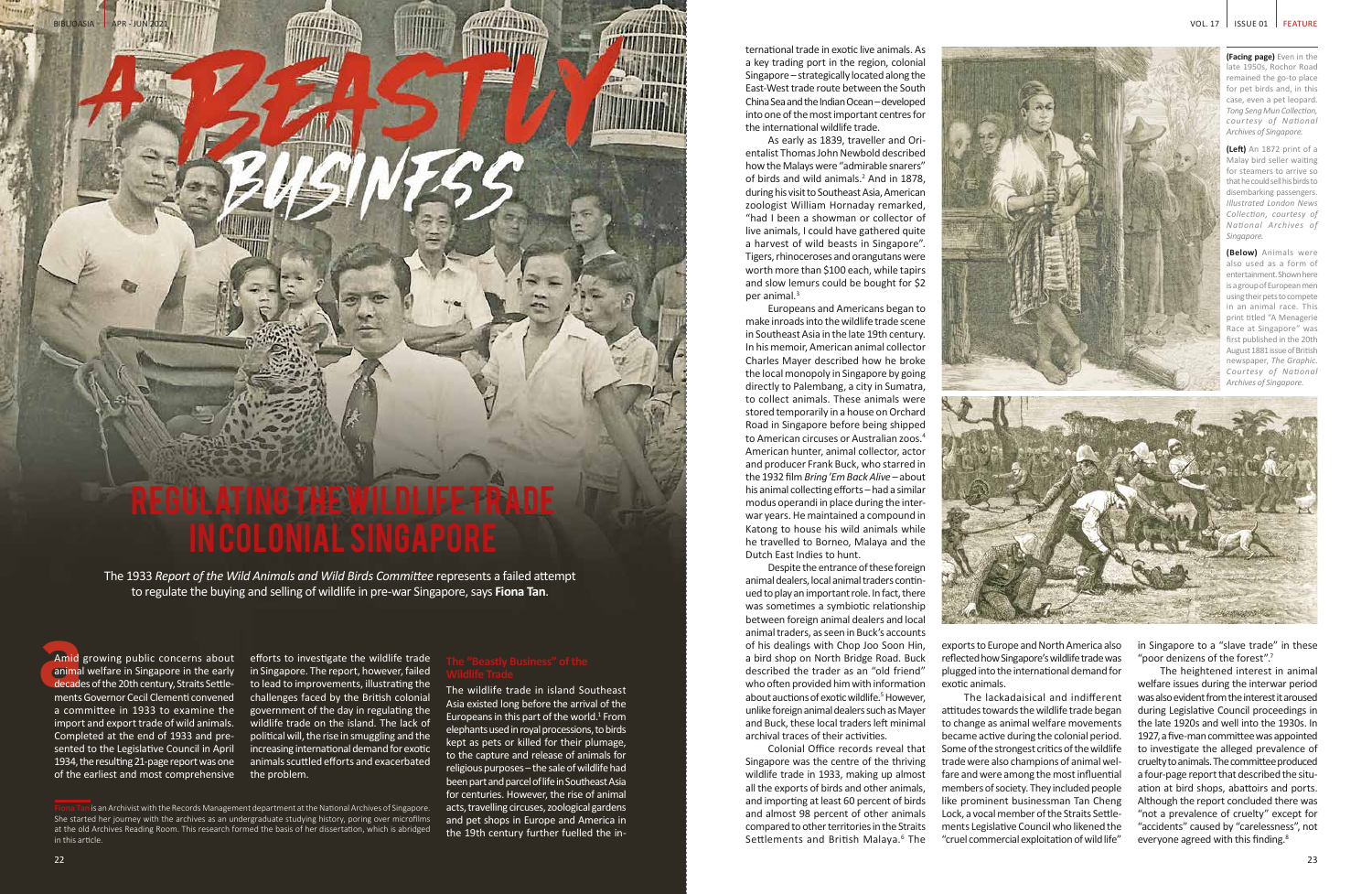This animal welfare movement was not simply about people's sentiments towards animals. The British viewed it as a "mark of civilisation" that differentiated them from the "barbaric" Asians. In 1924, a letter to *The Straits Times* roundly criticised the "mental attitude of the Asiatics" in disparaging terms, claiming that they had allegedly ignored a crippled dog that had been run over and was lying in front of a Chinese house and within 50 yards of the Siglap police station. The letter writer eventually shot the dog to put it out of its misery.<sup>11</sup>

non-native species. Between 1918 and 1925, practically all the wild animals exported from the Dutch East Indies made their way into Singapore, with the percentage never dipping below 80 percent. In addition to live animals, Singapore was also the principal port of destination for products derived from wild animals, such as rhinoceros horns, ivory, antlers, feathers and animal skins.<sup>14</sup>

Although Europeans and Americans were also involved in the wildlife trade, the voices disparaging the wildlife trade tended to blame it on non-Europeans, commenting that the "disgraceful cruelty" was perpetuated just to "fill the pockets of those, most of whom (perhaps all), are not even British subjects".12 The countless reports of Asians being fined for cruelty towards animals also reflected the widespread stereotypical view of the callous Asian vis-à-vis the enlightened British.<sup>13</sup> The involvement of Europeans and Americans in the illegal animal trade was hardly reported, pointing to the racial bias and discrimination faced by the Asian community.

In response, the British colonial government passed laws to limit wildlife trade. During the first reading of the proposed Wild Animals and Birds (Amendment) Bill in the Legislative Council meeting on 24 March 1930, which sought to prohibit the unlicensed importation of orangutans, Attorney-General Walter C. Huggard said that the "object of this amending Bill… is to enable this Government to co-operate with the Government of the Netherlands East Indies".16 By 1933, the list of animals and birds prohibited for importation from the Dutch East Indies under the Schedule of the Wild Animals and Birds Ordinance had increased to 28 species from just the solitary orangutan previously.<sup>17</sup>

**Legislating the Protection of Wildlife** Legislation to protect wildlife in the Straits Settlements dates back to 1884, when the Wild Birds Protection Ordinance was passed. The Wild Animals and Birds Protection Ordinance issued in 1904, which superseded the 1884 legislation and now included animals, vested the government with the power to declare closed seasons for hunting certain wildlife. These laws, however, only prohibited hunting and did not address the inherent problems related to the trade in non-indigenous wildlife. Only after pressure from officials in the Dutch East Indies and London did the Straits Settlements government take

In Singapore, the commission unanimously agreed on the need to regulate and license wild animal and bird shops operating on the island. In February 1931, Hubback had accompanied Colina Hussey, Vice-President of the Society for the Prevention of Cruelty to Animals, on a visit to various bird and animal shops owned by Asians that were located along Rochor Road and North Bridge Road. Hubback concluded that there was "serious overcrowding" as well as the presence of birds, such as the crowned pigeon, that were prohibited for export from the Dutch East Indies.<sup>19</sup>

action to implement legislation protecting

The *Report of the Wild Life Commission of Malaya* was published in 1932. Described as an exhaustive inquiry prepared with "extraordinary thoroughness" which reached "somewhat forbidding proportions", the three-volume publication contained a general survey of the status of wildlife in Malaya, lists of wildlife enactments in other countries and in Malaya, and a comprehensive draft Enactment for the Preservation of Wild Life.<sup>20</sup> Although the report briefly noted the issues with the wildlife trade, it also highlighted that the magnitude of the problem in Singapore warranted a separate investigation. $21$ 

On 21 July 1933, Governor of the Straits Settlements Cecil Clementi appointed a committee to inquire and make recommendations on "(a) The import and export trade in Wild Animals and Wild Birds in Singapore… and (b) The suitability or otherwise of the methods adopted in Singapore… for the transport, housing and care of Wild Animals and Wild Birds… so as to ensure humane treatment [of them]."<sup>22</sup> The Wild Animals and Wild Birds Committee comprised Chairman Theodore Hubback; and members Frederick Nutter Chasen, Director of the Raffles Library and Museum; Tan Cheng Lock; Municipal Commissioner Harry Elphick; and Municipal Veterinary Surgeon James Thompson Forbes.<sup>23</sup>

In 1928, Karel Willem Dammerman, Director of the Zoological Museum in Buitenzorg (now Bogor) and Chairman of the Netherlands Indies Society for the Protection of Nature, wrote to Carl Boden Kloss, Director of the Raffles Museum, to enquire if the latter could help stop the illegal importation of orangutans into Singapore. Willem Daniels, Consul-General for the Netherlands, followed up with an official letter in 1929 when he asked that

Singapore "consider the desirability of legislative action prohibiting the importation into the Colony of orangutans".<sup>15</sup>

> **(Below right)** Theodore Hubback (right) was a Pahang planter and former game hunter. Here he is seen posing with a dead elephant. Hubback later became an "indefatigable champion of Malayan wildlife" and Chairman of the Wild Animals and Wild Birds Committee. *Image reproduced from Hubback, T.R. (1912). Three Months*  in Pahang in Search of Big Game (between pp. 58 and 59). Singapore: Kelly & Walsh, Limited. Retrieved from BookSG. Collection of the National Library, Singapore. (Cal *no.: RRARE 799.295113 HUB; Accession no B02835767E).*



Within British Malaya, the conservationist movement was led by Theodore Hubback, a Pahang planter and former big-game hunter who became an "indefatigable champion of Malayan wildlife".18 As Chairman of the Wild Life Commission of Malaya in 1930, Hubback conducted interviews in Singapore and throughout the various states of Malaya between August 1930 and March 1931, gathering accounts from Europeans and Malays as well as elite Chinese and Indian residents on wildlife issues.

The *Report of the Wild Animals and Wild Birds Committee* cited how Asians attempted to strike back – on the rare occasion that they did. It mentioned a letter submitted by four local animal traders – Chop Joo Soon Hin, Chop Kian Huat and Co, Chop Guan Kee and Chop Cheng Kee – objecting to the committee's suggestion of a central market for the bird and small-mammal trade. In addition to their concerns regarding the "prevailing bad state of business" and the necessary readjustment of operating hours, one of their moral justifications for the rejection of a central market was that "many species of birds, such as the canary, [could not] withstand the breeze and as a result their feathers [would] wither and they [would] soon collapse".<sup>29</sup>

### **The Wild Animals and Wild Birds Committee**

The committee's terms of reference were to inquire and report on the retail trade in wild animals and wild birds, "with special reference to the control and supervision desirable so as to ensure humane treatment for them". The *Report of the Wild Animals and Wild Birds Committee* was completed on 22 December 1933 and presented before the Legislative Council on 16 April 1934.24

The scope of the committee's investigations was limited to businesses such as the Asian animal traders on Rochor Road, which had been the subject of "much adverse criticism… in the local press". Although private zoos such as those owned by Herbert

Chop Joo Soon Hin at 532 North Bridge Road was one of the shops that the 1933 Wild Animals and Wild Birds Committee investigated. The shop was frequented by American animal dealers. *Image reproduced from Buck, F.H.. (1922, August). A Jungle Business. Asia: The American Magazine of the Orient, 22 (8), 633–638.*



In 1928, in response to that report, Tan Cheng Lock spoke up on the subject of "humane slaughtering" of animals.<sup>9</sup> The next year, he and fellow Legislative Council member Husein Hasanally Abdoolcader advocated an update to the Ordinance on Cruelty to Animals, which resulted in a new Prevention of Cruelty to Animals Bill presented to the Legislative Council in 1930.<sup>10</sup>

impetus for the 1933 Wild Animals and Wild Birds Committee. *Lim Kheng Chye Collection, courtesy of National Archives of Singapore.*

de Souza on East Coast Road and William Basapa in Punggol were mentioned, these were considered "beyond the scope of small retail traders".<sup>25</sup> The committee's focus on the Rochor

Road shops and the conspicuous absence of foreign animal dealers mirrored the government's discriminatory attitudes towards non-Europeans involved in the business. Unlike the Rochor Road traders, the committee believed that private zoo proprietors such as de Souza and Basapa and foreign animal dealers like Buck did not ill-treat their animals, and hence excluded them from specific scrutiny and investigation. To support this, the report cited Government Veterinary Surgeon George Rocker, who said that "the *bona fide* agent and dealer in wild animals for zoological gardens and collectors usually carrie[d] on his business in a satisfactory manner… [because] the high monetary value of his stock for an animal kept under unfavourable conditions rapidly depreciates in marketable worth".26

This assumed distinction between "bona fide" agents and "unscrupulous" Asian animal traders, however, reflected the committee's personal biases rather than reality. One of the shops the committee took to task was Chop Joo Soon Hin, operating at 532 North Bridge Road and mentioned in Frank Buck's *Bring* '*Em Back Alive* as a key local animal shop frequented by American wildlife dealers.<sup>27</sup> As a supplier to well-known animal dealers, it is difficult

to imagine how the proprietor of Chop Joo Soon Hin could not be considered a bona fide agent who was aware of the value of his animals.

Moreover, developments in the late 1930s revealed that the private zoos which the committee exempted from scrutiny were not necessarily above the ill-treatment of animals. For instance, in 1938, the Singapore Rural Board commented on the "appalling stench" emanating from the poorly ventilated cages of the Punggol Zoo.28

The committee easily picked apart this argument by pointing out that the Asian shopkeepers neglected the welfare of other animals in their perhaps misplaced

**<sup>(</sup>Below)** Orangutans were illegally imported into Singapore in the early decades of the 20th century. Their continued smuggling from the Dutch East Indies was an